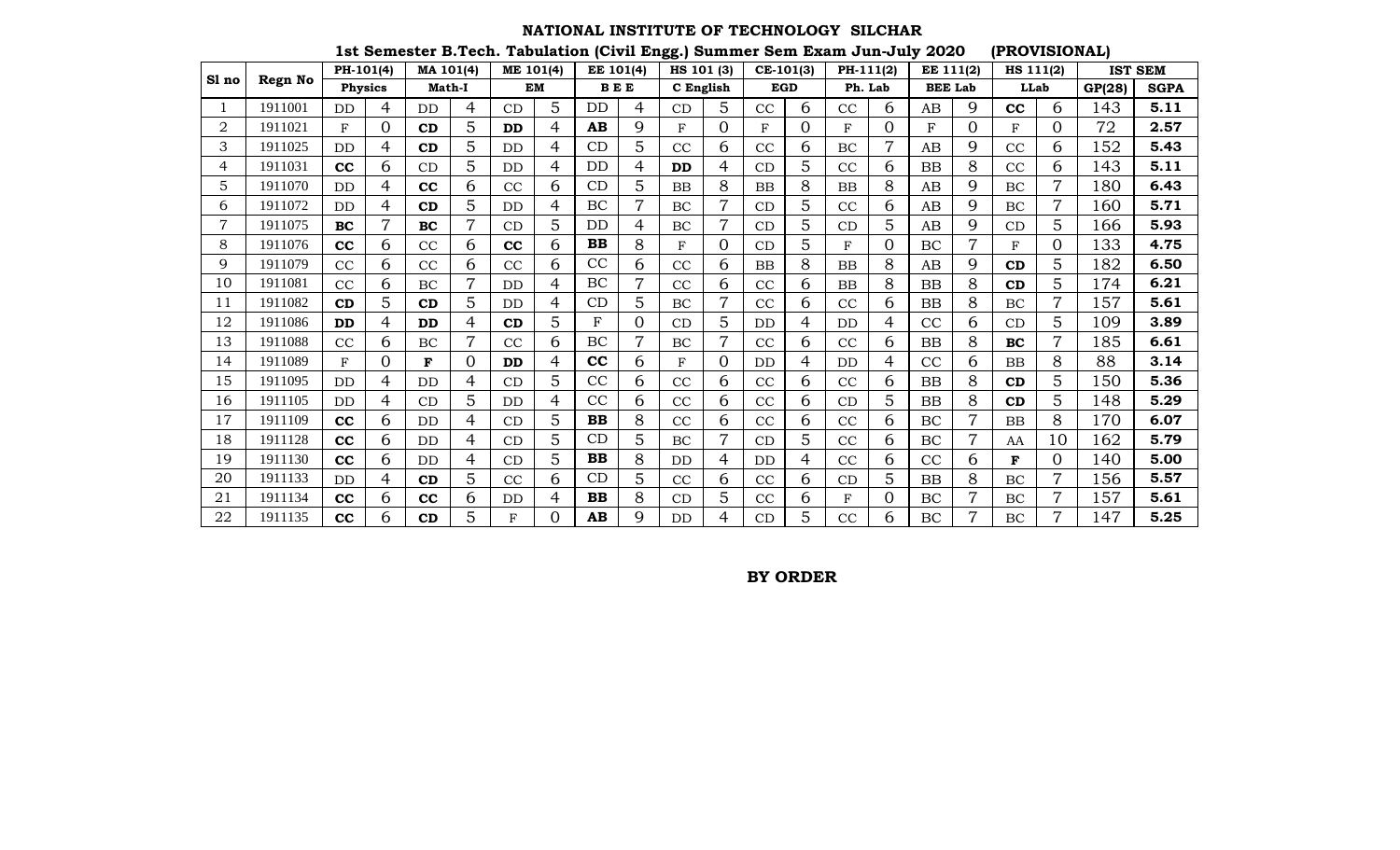## **NATIONAL INSTITUTE OF TECHNOLOGY:: SILCHAR**

**1st Semester B.Tech. Tabulation (Computer Sciecne & Engg.) Summer Sem Exam Jun-July 2020 (PROVISIONAL)**

|                |         | CH-101(4)    |                | MA 101(4)     |                | CS 101(4)    |                | EC 101(4)   |                | CE 102 (3) |                | CH 111(2) |                | $CS-111(2)$ |                | EC 111(2)     |                | ME 111(2) |                |              | <b>IST SEM</b> |
|----------------|---------|--------------|----------------|---------------|----------------|--------------|----------------|-------------|----------------|------------|----------------|-----------|----------------|-------------|----------------|---------------|----------------|-----------|----------------|--------------|----------------|
| Sl no          | Regn No | Chem         |                | <b>Math-I</b> |                | <b>IP</b>    |                | <b>BE</b>   |                | <b>ESE</b> |                | Ch.Lab    |                | P Lab       |                | <b>BE</b> Lab |                | <b>WP</b> |                | <b>GP(27</b> | <b>SGPA</b>    |
| $\mathbf{1}$   | 1912001 | cc           | 6              | CD            | 5              | cc           | 6              | F           | $\Omega$       | CD         | 5              | AB        | 9              | CC          | 6              | BB            | 8              | <b>BB</b> | 8              | 145          | 5.37           |
| $\overline{2}$ | 1912002 | <b>DD</b>    | 4              | CD            | 5              | DD           | $\overline{4}$ | <b>DD</b>   | $\overline{4}$ | BB         | 8              | AB        | 9              | CC          | 6              | <b>BB</b>     | 8              | AB        | 9              | 156          | 5.78           |
| 3              | 1912004 | <b>BC</b>    | $\overline{7}$ | CD            | 5              | cc           | 6              | $\mathbf F$ | $\overline{0}$ | BC         | $\overline{7}$ | AB        | 9              | BC          | $\overline{7}$ | BB            | 8              | <b>BB</b> | 8              | 157          | 5.81           |
| 4              | 1912005 | $\mathbf{B}$ | 8              | CD            | 5              | <b>DD</b>    | $\overline{4}$ | <b>BC</b>   | $\overline{7}$ | BB         | 8              | AA        | 10             | BC          | $\overline{7}$ | BB            | 8              | <b>BB</b> | 8              | 186          | 6.89           |
| 5              | 1912006 | <b>DD</b>    | 4              | cc            | 6              | <b>DD</b>    | $\overline{4}$ | DD          | $\overline{4}$ | <b>BB</b>  | 8              | AA        | 10             | BC          | $\overline{7}$ | AB            | 9              | AB        | 9              | 166          | 6.15           |
| 6              | 1912007 | DD           | 4              | CD            | 5              | <b>BC</b>    | $\overline{7}$ | cc          | 6              | <b>BB</b>  | 8              | AA        | 10             | BB          | 8              | <b>BB</b>     | 8              | AB        | 9              | 182          | 6.74           |
| $\overline{7}$ | 1912029 | $\rm BC$     | $\overline{7}$ | cc            | 6              | <b>BB</b>    | 8              | CD          | 5              | BB         | 8              | AA        | 10             | AB          | 9              | AB            | 9              | <b>BB</b> | 8              | 200          | 7.41           |
| 8              | 1912054 | CD           | 5              | cc            | 6              | AB           | 9              | <b>DD</b>   | $\overline{4}$ | BC         | $\overline{7}$ | AB        | 9              | BB          | 8              | AB            | 9              | AB        | 9              | 187          | 6.93           |
| 9              | 1912088 | CD           | 5              | cc            | 6              | CC           | 6              | CD          | 5              | BB         | 8              | AA        | 10             | <b>BC</b>   | $\overline{7}$ | BB            | 8              | <b>BB</b> | 8              | 178          | 6.59           |
| 10             | 1912097 | DD           | 4              | <b>DD</b>     | $\overline{4}$ | CC           | 6              | <b>BC</b>   | $\overline{7}$ | CC         | 6              | AB        | 9              | AB          | 9              | BB            | 8              | <b>BB</b> | 8              | 170          | 6.30           |
| 11             | 1912099 | DD           | 4              | cc            | 6              | CD           | 5              | <b>DD</b>   | 4              | BB         | 8              | AA        | 10             | <b>BC</b>   | $\overline{7}$ | AB            | 9              | <b>BB</b> | 8              | 168          | 6.22           |
| 12             | 1912100 | DD           | 4              | cc            | 6              | <b>DD</b>    | $\overline{4}$ | CD          | 5              | <b>BB</b>  | 8              | AB        | 9              | <b>BC</b>   | $\overline{7}$ | BB            | 8              | <b>BB</b> | 8              | 164          | 6.07           |
| 13             | 1912103 | $\mathbf{F}$ | $\Omega$       | CD            | 5              | $\mathbf F$  | $\overline{0}$ | cc          | 6              | <b>DD</b>  | 4              | AB        | 9              | CC          | 6              | BC            | 7              | <b>BB</b> | 8              | 116          | 4.30           |
| 14             | 1912110 | <b>DD</b>    | 4              | CD            | 5              | CD           | $\overline{5}$ | DD          | $\overline{4}$ | CC         | 6              | AB        | 9              | BB          | 8              | AB            | 9              | <b>BB</b> | 8              | 158          | 5.85           |
| 15             | 1912114 | CC           | 6              | cc            | 6              | CD           | 5              | CD          | 5              | BC         | $\overline{7}$ | AA        | 10             | BB          | 8              | AB            | 9              | AB        | 9              | 181          | 6.70           |
| 16             | 1912126 | BC           | $\overline{7}$ | <b>DD</b>     | 4              | $\mathbf{F}$ | $\overline{0}$ | CD          | 5              | CC         | 6              | AB        | 9              | BC          | $\overline{7}$ | CC            | 6              | BC        | $\overline{7}$ | 140          | 5.19           |
| 17             | 1912138 | F            | $\Omega$       | CD            | 5              | cc           | 6              | CD          | 5              | CD         | 5              | BC        | $\overline{7}$ | CD          | 5              | <b>BC</b>     | $\overline{7}$ | <b>BB</b> | 8              | 133          | 4.93           |
| 18             | 1912141 | CC           | 6              | CD            | 5              | CC           | 6              | <b>BC</b>   | $\overline{7}$ | <b>BB</b>  | 8              | AB        | 9              | AA          | 10             | BB            | 8              | <b>BB</b> | 8              | 190          | 7.04           |
| 19             | 1912142 | BC           | 7              | cc            | 6              | CD           | 5              | CD          | 5              | <b>BB</b>  | 8              | AB        | 9              | AB          | 9              | AA            | 10             | AB        | 9              | 190          | 7.04           |
| 20             | 1912152 | <b>DD</b>    | 4              | CD            | 5              | <b>BC</b>    | $\overline{7}$ | <b>DD</b>   | $\overline{4}$ | CC         | 6              | <b>BB</b> | 8              | AB          | 9              | BB            | 8              | <b>BB</b> | 8              | 164          | 6.07           |
| 21             | 1912153 | cc           | 6              | $\mathbf F$   | $\overline{0}$ | cc           | 6              | <b>DD</b>   | $\overline{4}$ | CD         | 5              | CC        | 6              | CD          | 5              | BC            | $\overline{7}$ | BC        | $\overline{7}$ | 129          | 4.78           |
| 22             | 1912154 | CD           | 5              | <b>DD</b>     | $\overline{4}$ | <b>DD</b>    | $\overline{4}$ | <b>BC</b>   | $\overline{7}$ | <b>BB</b>  | 8              | CC        | 6              | <b>BC</b>   | $\overline{7}$ | BB            | 8              | CD        | 5 <sup>5</sup> | 156          | 5.78           |
| 23             | 1912156 | CD           | 5              | CD            | $\overline{5}$ | cc           | 6              | <b>DD</b>   | $\overline{4}$ | <b>BB</b>  | 8              | <b>BB</b> | 8              | CC          | 6              | BC            | 7              | <b>BB</b> | 8              | 162          | 6.00           |
| 24             | 1912157 | DD           | 4              | CD            | 5              | CD           | 5              | cc          | 6              | <b>BB</b>  | 8              | AB        | 9              | AB          | 9              | BB            | 8              | <b>BB</b> | 8              | 172          | 6.37           |
| 25             | 1912159 | CC           | 6              | ${\bf F}$     | $\overline{0}$ | CD           | $\overline{5}$ | cc          | 6              | BC         | $\overline{7}$ | AB        | 9              | <b>BB</b>   | 8              | <b>BB</b>     | 8              | <b>BB</b> | 8              | 155          | 5.74           |
| 26             | 1912164 | DD           | 4              | CD            | 5              | <b>BC</b>    | $\overline{7}$ | DD          | $\overline{4}$ | BC         | $\overline{7}$ | AB        | 9              | BB          | 8              | BC            | 7              | <b>BB</b> | 8              | 165          | 6.11           |
| 27             | 1815068 | CD           | 5              | cc            | 6              | $\mathbf{B}$ | 8              | CD          | 5              | $\rm BC$   | $\overline{7}$ | AB        | 9              | AB          | 9              | BC            | $\overline{7}$ | <b>BC</b> | $\overline{7}$ | 181          | 6.70           |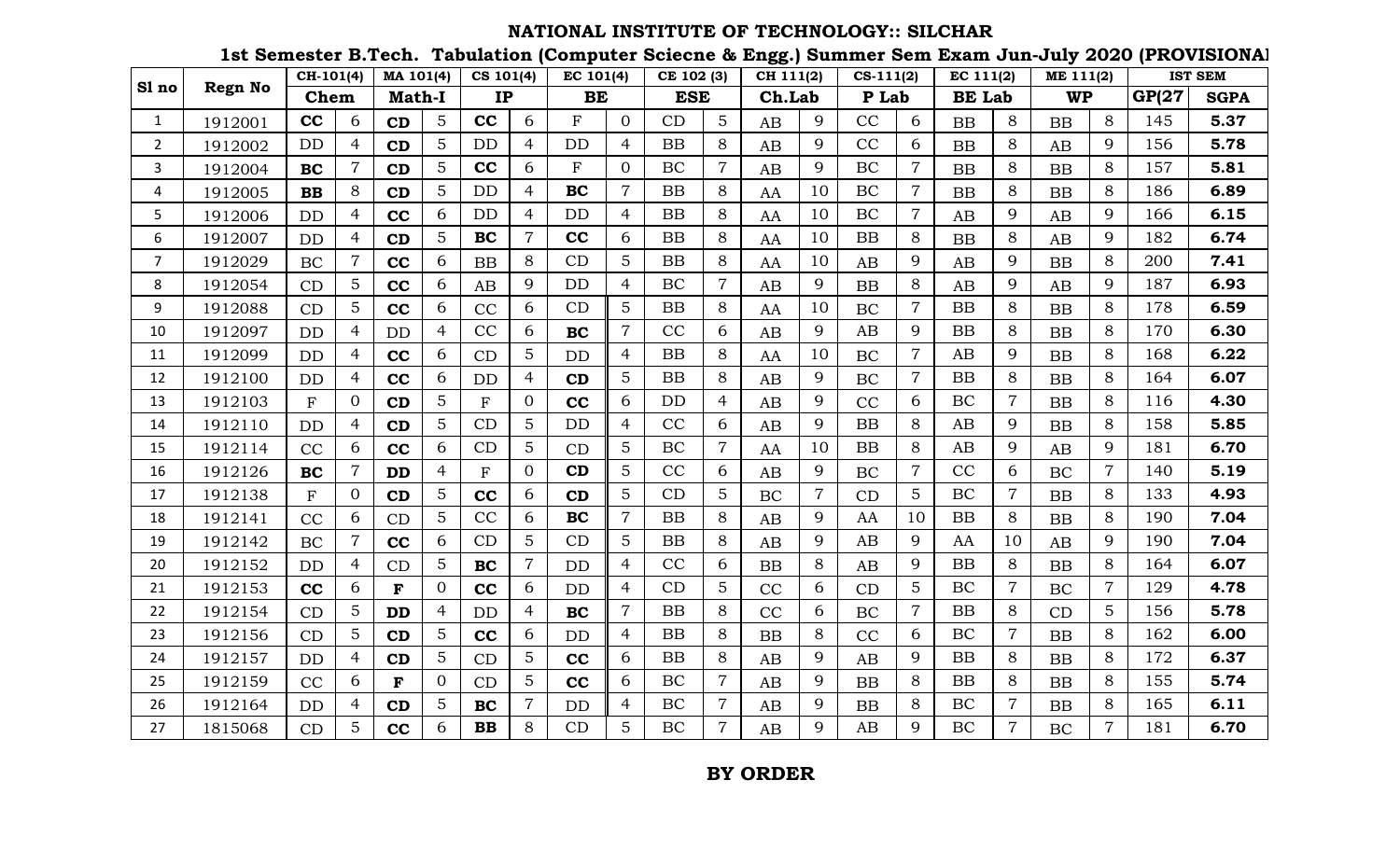#### **NATIONAL INSTITUTE OF TECHNOLOGY SILCHAR**

**1st Semester B.Tech. Tabulation (Electronics & Comm. Engg.) Summer Sem Exam Jun-July 2020 (PROVISIONAL)**

|                  |                | CH-101(4)    |                |            | MA 101(4)      | CS 101(4) |                | EC 101(4)               |                  | CE 102 (3)  |                | oo ,<br>CH 111(2) |    | $CS-111(2)$ |                |              | EC 111(2)      | ME 111(2) |   |        | <b>IST SEM</b> |
|------------------|----------------|--------------|----------------|------------|----------------|-----------|----------------|-------------------------|------------------|-------------|----------------|-------------------|----|-------------|----------------|--------------|----------------|-----------|---|--------|----------------|
| Sl no            | <b>Regn No</b> | Chemistry    |                |            | Math-I         | IP        |                | BE                      |                  | <b>ESE</b>  |                | Ch.Lab            |    |             | P Lab          |              | <b>BE</b> Lab  | <b>WP</b> |   | GP(27) | <b>SGPA</b>    |
| 1                | 1914001        | CD           | $\overline{5}$ | CD         | 5              | DD        | 4              | CD                      | 5                | BC          | $\overline{7}$ | AB                | 9  | <b>BC</b>   | $\overline{7}$ | BC           | $\overline{7}$ | AB        | 9 | 161    | 5.96           |
| 2                | 1914005        | <b>BC</b>    | $\overline{7}$ | CD         | 5              | CD        | 5              | DD                      | $\overline{4}$   | <b>BB</b>   | 8              | AB                | 9  | AB          | 9              | <b>BB</b>    | 8              | AB        | 9 | 178    | 6.59           |
| 3                | 1914007        | CC           | 6              | <b>DD</b>  | $\overline{4}$ | CD        | 5              | <b>DD</b>               | $\overline{4}$   | CD          | 5              | AB                | 9  | <b>BB</b>   | 8              | BB           | 8              | <b>BB</b> | 8 | 157    | 5.81           |
| 4                | 1914008        | CD           | 5              | DD         | $\overline{4}$ | DD        | $\overline{4}$ | cc                      | 6                | <b>BB</b>   | 8              | AB                | 9  | BC          | 7              | BC           | $\sqrt{ }$     | <b>BB</b> | 8 | 162    | 6.00           |
| 5                | 1914026        | DD           | 4              | cc         | 6              | DD        | 4              | cc                      | 6                | <b>BB</b>   | 8              | AB                | 9  | <b>BC</b>   | $\overline{7}$ | <b>BB</b>    | 8              | AB        | 9 | 170    | 6.30           |
| 6                | 1914027        | CD           | 5              | <b>BC</b>  | $\overline{7}$ | <b>DD</b> | 4              | <b>DD</b>               | $\overline{4}$   | AB          | 9              | AA                | 10 | <b>BB</b>   | 8              | BC           | $\overline{7}$ | AB        | 9 | 175    | 6.48           |
| $\boldsymbol{7}$ | 1914029        | CD           | 5              | DD         | $\overline{4}$ | CD        | $\mathbf 5$    | cc                      | 6                | <b>BB</b>   | 8              | AB                | 9  | <b>BC</b>   | $\overline{7}$ | BC           | $\sqrt{ }$     | AB        | 9 | 168    | 6.22           |
| 8                | 1914049        | DD           | 4              | CD         | 5              | CD        | $\overline{5}$ | DD                      | $\overline{4}$   | <b>BB</b>   | 8              | AB                | 9  | AB          | 9              | <b>BB</b>    | 8              | AB        | 9 | 166    | 6.15           |
| 9                | 1914051        | CD           | 5              | CD         | 5              | CD        | 5              | DD                      | 4                | <b>BB</b>   | 8              | AB                | 9  | AB          | 9              | <b>BB</b>    | 8              | AB        | 9 | 170    | 6.30           |
| 10               | 1914058        | CD           | 5              | cc         | 6              | AB        | 9              | BC                      | $\overline{7}$   | BC          | $\overline{7}$ | AB                | 9  | AA          | 10             | <b>BB</b>    | 8              | AB        | 9 | 201    | 7.44           |
| 11               | 1914062        | DD           | 4              | DD         | $\overline{4}$ | DD        | $\overline{4}$ | BC                      | $\overline{7}$   | <b>BB</b>   | 8              | AB                | 9  | AB          | 9              | <b>BB</b>    | 8              | AB        | 9 | 170    | 6.30           |
| 12               | 1914067        | CD           | 5              | cc         | 6              | DD        | $\overline{4}$ | <b>DD</b>               | 4                | <b>BB</b>   | 8              | AB                | 9  | BB          | 8              | <b>BB</b>    | 8              | AB        | 9 | 168    | 6.22           |
| 13               | 1914088        | $\mathbf F$  | $\Omega$       | <b>DD</b>  | $\overline{4}$ | <b>DD</b> | 4              | <b>DD</b>               | $\overline{4}$   | <b>BC</b>   | $\overline{7}$ | AB                | 9  | <b>BB</b>   | 8              | BC           | $\overline{7}$ | AB        | 9 | 135    | 5.00           |
| 14               | 1914106        | $\mathbf{F}$ | $\mathbf{0}$   | CD         | 5              | cc        | 6              | CD                      | $\overline{5}$   | CC          | 6              | AA                | 10 | DD          | $\overline{4}$ | CC           | 6              | <b>BB</b> | 8 | 138    | 5.11           |
| 15               | 1914109        | F            | $\mathbf{0}$   | <b>DD</b>  | $\overline{4}$ | CD        | $\mathbf 5$    | $\mathbf F$             | $\overline{0}$   | <b>DD</b>   | $\overline{4}$ | AB                | 9  | BB          | 8              | CC           | 6              | <b>BB</b> | 8 | 110    | 4.07           |
| 16               | 1914131        | <b>DD</b>    | 4              | CD         | 5              | <b>DD</b> | $\overline{4}$ | cc                      | 6                | BC          | $\overline{7}$ | AB                | 9  | CD          | 5              | CC           | 6              | AB        | 9 | 155    | 5.74           |
| 17               | 1914134        | CD           | $\overline{5}$ | CC         | 6              | cc        | 6              | <b>DD</b>               | $\overline{4}$   | CC          | 6              | <b>BB</b>         | 8  | CC          | 6              | CC           | 6              | <b>BB</b> | 8 | 158    | 5.85           |
| 18               | 1914137        | CD           | $\overline{5}$ | <b>DD</b>  | $\overline{4}$ | cc        | 6              | $\overline{\mathrm{F}}$ | $\boldsymbol{0}$ | CD          | 5              | AB                | 9  | CD          | 5              | $\mathbf{F}$ | $\mathbf{O}$   | AB        | 9 | 121    | 4.48           |
| 19               | 1914138        | DD           | 4              | CD         | 5              | <b>DD</b> | $\overline{4}$ | CD                      | 5                | <b>BC</b>   | $\overline{7}$ | AB                | 9  | CC          | 6              | CD           | 5              | AB        | 9 | 151    | 5.59           |
| 20               | 1914142        | CD           | 5              | <b>DD</b>  | $\overline{4}$ | cc        | 6              | CD                      | 5                | BC          | $\overline{7}$ | AB                | 9  | CC          | 6              | ${\bf F}$    | $\overline{0}$ | <b>BB</b> | 8 | 147    | 5.44           |
| 21               | 1914143        | $\mathbf{F}$ | $\mathbf 0$    | CD         | 5              | <b>BC</b> | $\overline{7}$ | $\mathbf F$             | $\mathbf{0}$     | $\mathbf F$ | $\overline{0}$ | BB                | 8  | cc          | 6              | ${\bf F}$    | $\overline{0}$ | <b>BB</b> | 8 | 92     | 3.41           |
| 22               | 1914147        | CD           | 5              | CD         | 5              | BC        | $\overline{7}$ | CD                      | $\overline{5}$   | BB          | 8              | AB                | 9  | BC          | $\overline{7}$ | <b>BB</b>    | 8              | AB        | 9 | 178    | 6.59           |
| 23               | 1914148        | CD           | 5              | CD         | 5              | CD        | 5              | CD                      | 5                | BC          | $\overline{7}$ | AB                | 9  | AB          | 9              | <b>BB</b>    | 8              | AB        | 9 | 171    | 6.33           |
| 24               | 1914149        | $\mathbf{F}$ | $\Omega$       | CD         | 5              | <b>BB</b> | 8              | cc                      | 6                | CC          | 6              | AB                | 9  | CD          | 5              | CC           | 6              | AB        | 9 | 152    | 5.63           |
| 25               | 1914150        | <b>BC</b>    | $\overline{7}$ | <b>DD</b>  | $\overline{4}$ | ${\bf F}$ | $\mathbf{0}$   | cc                      | 6                | BC          | $\overline{7}$ | AB                | 9  | CC          | 6              | $\mathbf{F}$ | $\mathbf{0}$   | AB        | 9 | 137    | 5.07           |
| 26               | 1914151        | <b>BB</b>    | 8              | $_{\rm F}$ | 0              | BC        | 7              | cc                      | 6                | BC          | $\overline{7}$ | AB                | 9  | <b>BB</b>   | 8              | BC           | $\overline{7}$ | <b>BB</b> | 8 | 169    | 6.26           |
| 27               | 1914154        | <b>BC</b>    | $\overline{7}$ | CD         | 5              | $\rm{DD}$ | 4              | CD                      | 5                | CC          | 6              | AB                | 9  | BB          | 8              | <b>BB</b>    | 8              | AB        | 9 | 170    | 6.30           |
| 28               | 1914160        | DD           | $\overline{4}$ | <b>DD</b>  | $\overline{4}$ | DD        | 4              | cc                      | 6                | $\rm BC$    | $\overline{7}$ | AB                | 9  | BB          | 8              | $\rm BC$     | $\overline{7}$ | AB        | 9 | 159    | 5.89           |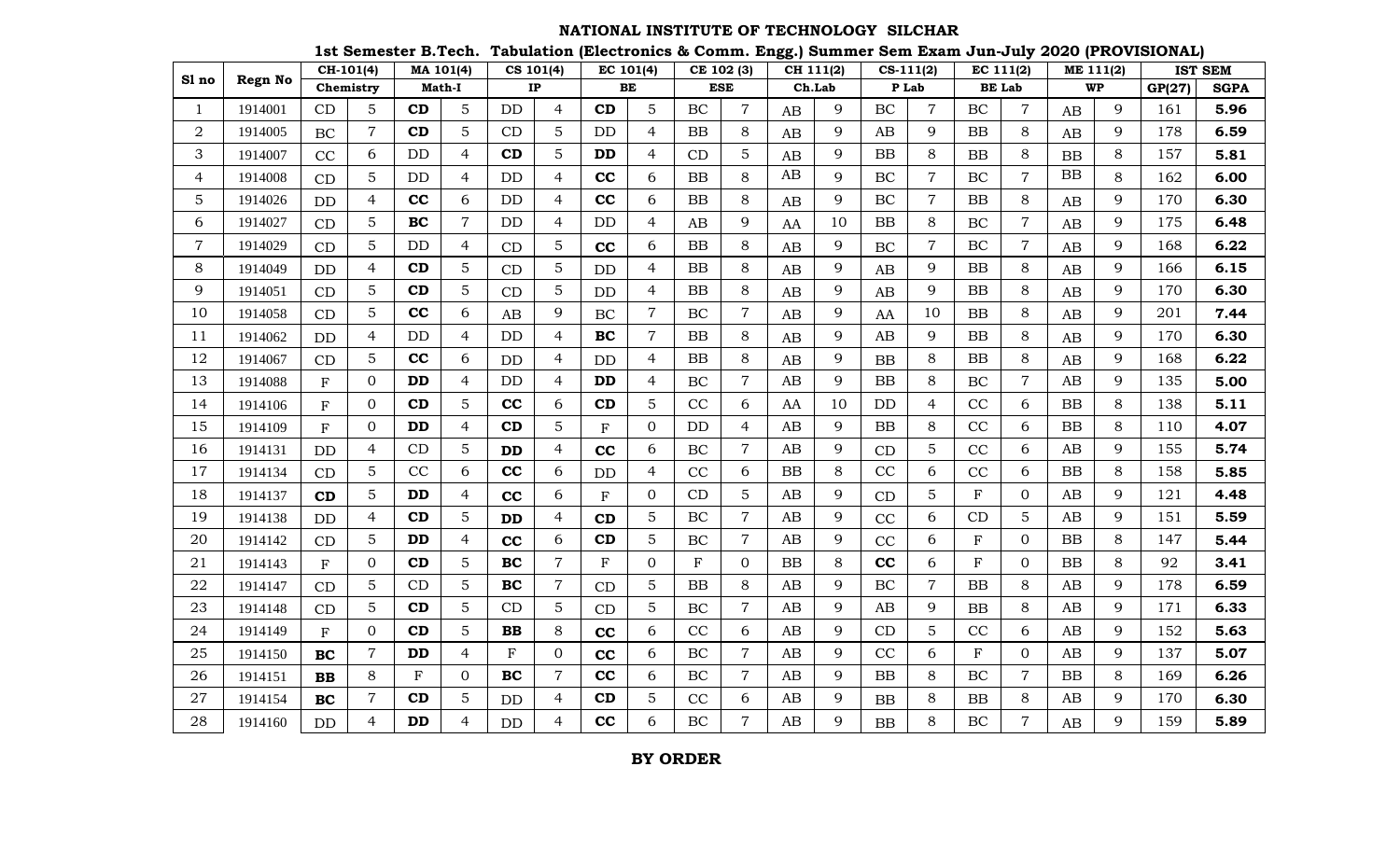# **NATIONAL INSTITUTE OF TECHNOLOGY SILCHAR**

**1st Semester B.Tech. Tabulation (Elect. Engg.) Summer Sem Exam Jun-July 2020 (PROVISIONAL)**

|                |                | $CH-101(4)$ |   | MA 101(4)     |                | CS 101(4) |                 | EC 101(4) |                | CE 102 (3) |                | CH 111(2) |    | $CS$ 111(2) |    | EC 111(2)     |    | ME 111(2) |    | <b>IST</b> | <b>SEM</b>  |
|----------------|----------------|-------------|---|---------------|----------------|-----------|-----------------|-----------|----------------|------------|----------------|-----------|----|-------------|----|---------------|----|-----------|----|------------|-------------|
| Sl no          | <b>Regn No</b> | Chemistry   |   | <b>Math-I</b> |                | IP        |                 | <b>BE</b> |                | <b>ESE</b> |                | Ch.Lab    |    | P Lab       |    | <b>BE Lab</b> |    | <b>WP</b> |    | GP(27      | <b>SGPA</b> |
|                | 1913022        | <b>BB</b>   | 8 | CD            | 5              | CD        | 5               | DD        | $\overline{4}$ | CC         | 6              | AB        | 9  | AB          | 9  | <b>DD</b>     | 4  | <b>BC</b> | 7  | 64         | 6.07        |
| $\overline{2}$ | 1913024        | CC          | 6 | <b>BB</b>     | 8              | CD        | 5               | CD        | 5              | CC         | 6              | AB        | 9  | AB          | 9  | AB            | 9  | <b>BB</b> | 8  | .84        | 6.81        |
| 3              | 1913034        | <b>DD</b>   | 4 | DD            | $\overline{4}$ | CD        | $5\overline{)}$ | cc        | 6              | CC         | 6              | AB        | 9  | AB          | 9  | <b>BB</b>     | 8  | <b>BB</b> | 8  | 62         | 6.00        |
| 4              | 1913048        | <b>BC</b>   | 7 | DD            | $\overline{4}$ | CD        | 5               | DD        | $\overline{4}$ | CD         | 5              | BB        | 8  | BC          |    | CC            | 6  | <b>BB</b> | 8  | 53         | 5.67        |
| 5              | 1913083        | CC          | 6 | CD            | 5              | BB        | 8               | DD        | $\overline{4}$ | <b>BB</b>  | 8              | AB        | Q  | BC          | 7  | AB            | 9  | AB        | 9  | 84         | 6.81        |
| 6              | 1913090        | CC          | 6 | CD            | 5              | <b>BB</b> | 8               | DD        | $\overline{4}$ | BC         | $\overline{7}$ | AB        | 9  | <b>BB</b>   | 8  | AB            | 9  | BB        | 8  | 81         | 6.70        |
| 7              | 1913105        | <b>BB</b>   | 8 | BC            | $\overline{7}$ | <b>BC</b> | $\overline{7}$  | CC        | 6              | BC         | $\overline{7}$ | AA        | 10 | <b>BB</b>   | 8  | AB            | 9  | AB        | 9  | 205        | 7.59        |
| 8              | 1913106        | CC          | 6 | CD            | 5              | <b>DD</b> | 4               | CC        | 6              | <b>BC</b>  |                | AB        | Q  | AB          | 9  | AB            | 9  | AB        | 9  | .77        | 6.56        |
| 9              | 1913109        | <b>BC</b>   | 7 | CD            | 5              | BB        | 8               | <b>BC</b> |                | BC         |                | AB        | Q. | BB          | 8  | AB            | 9  | AB        | Q. | 199        | 7.37        |
| 10             | 1913112        | <b>BB</b>   | 8 | cc            | 6              | <b>BC</b> | $\overline{7}$  | <b>BC</b> | $\overline{7}$ | BC         | $\overline{7}$ | AA        | 10 | AA          | 10 | AA            | 10 | AB        | 9  | 211        | 7.81        |
| 11             | 1913129        | <b>BC</b>   | 7 | CD            | 5              | AB        | 9               | CD        | 5              | BC         | $\overline{7}$ | AB        | 9  | <b>BC</b>   |    | AB            | 9  | <b>BB</b> | 8  | 191        | 7.07        |
| 12             | 1913132        | <b>BB</b>   | 8 | CC            | 6              | <b>BB</b> | 8               | CC        | 6              | CC         | 6              | AB        | Q  | BB          | 8  | CC            | 6  | BB        | 8  | 92         | 7.11        |
| 13             | 1913138        | <b>DD</b>   | 4 | CD            | 5              | AB        | 9               | cc        | 6              | CD         | 5              | AB        | Q. | DD          | 4  | AB            | 9  | BB        | 8  | 171        | 6.33        |
| 14             | 1913140        | CC          | 6 | DD            | 4              | AB        | 9               | CD        | 5              | CC         | 6              | AB        | 9  | AB          | 9  | AB            | 9  | BB        | 8  | 184        | 6.81        |
| 15             | 1913152        | <b>BC</b>   |   | CD            | 5              | AB        | 9               | DD        | $\overline{4}$ | BC         | 7              | AB        | Q  | BC          |    | AB            | 9  | <b>BB</b> | 8  | .87        | 6.93        |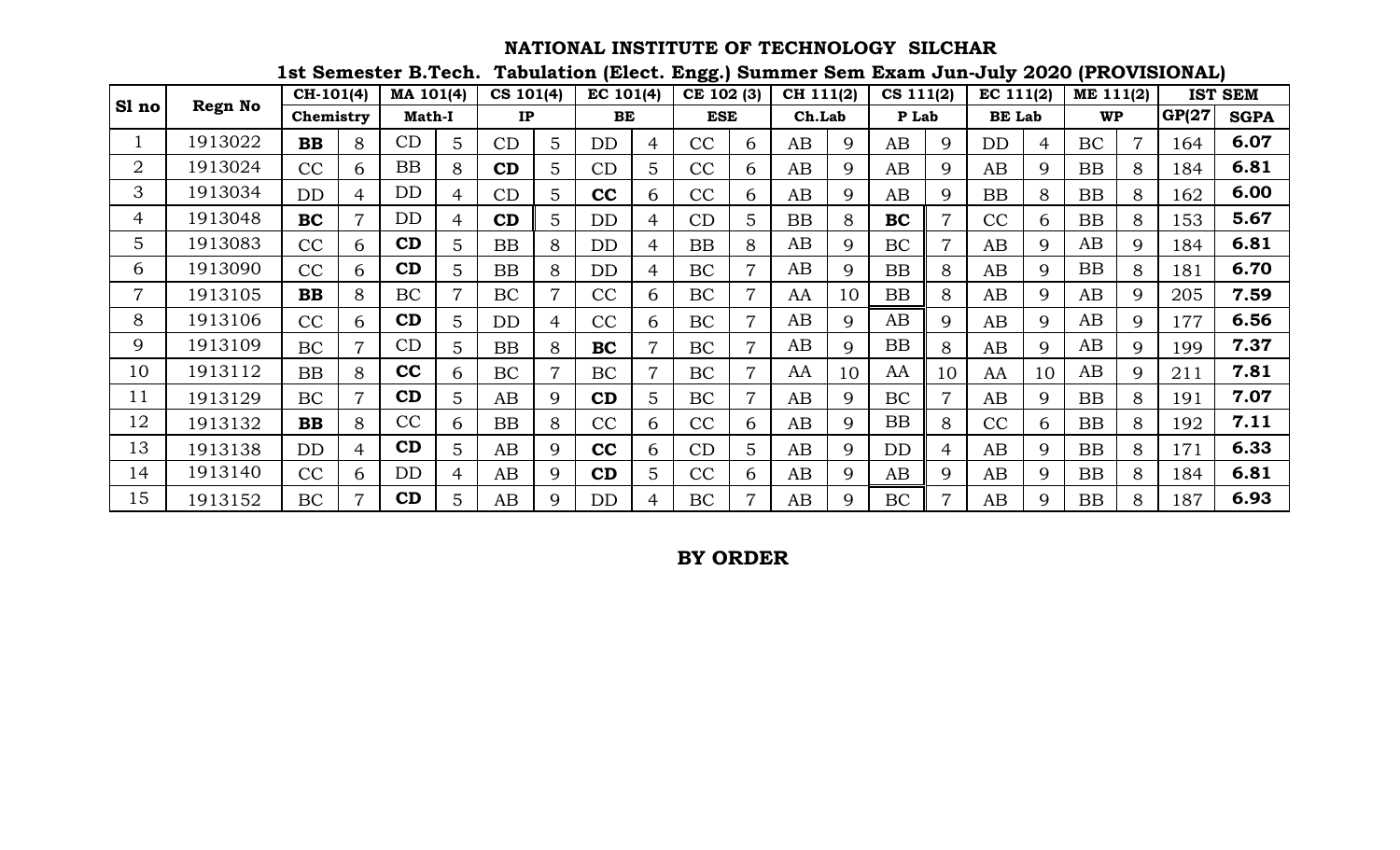## **1st Semester B.Tech. Tabulation (E I Engg.) Summer Sem Exam Jun-July 2020 (PROVISIONAL) NATIONAL INSTITUTE OF TECHNOLOGY:: SILCHAR**

| S1             |                | PH-101(4)      |                | MA 101(4)     |                | ME 101(4) |                | EE 101(4)    |                | HS 101 (3)   |                | $CE-101(3)$ |                | PH-111(2) |                 | EE 111(2)      |                | HS 111(2)   |    |        | <b>IST SEM</b> |
|----------------|----------------|----------------|----------------|---------------|----------------|-----------|----------------|--------------|----------------|--------------|----------------|-------------|----------------|-----------|-----------------|----------------|----------------|-------------|----|--------|----------------|
| No.            | <b>Regn No</b> | <b>Physics</b> |                | <b>Math-I</b> |                | <b>EM</b> |                | <b>BEE</b>   |                | C English    |                | <b>EGD</b>  |                | Ph. Lab   |                 | <b>BEE Lab</b> |                | <b>LLab</b> |    | GP(28) | <b>SGPA</b>    |
|                | 1915004        | DD             | $\overline{4}$ | <b>BC</b>     | $\overline{7}$ | DD        | 4              | DD           | 4              | CC           | 6              | CD          | 5              | CC        | 6               | <b>BC</b>      | $\overline{7}$ | BB          | 8  | 151    | 5.39           |
| $\overline{2}$ | 1915017        | DD             | 4              | cc            | 6              | <b>DD</b> | 4              | DD           | 4              | BB           | 8              | CC          | 6              | CD        | $5\overline{)}$ | <b>BC</b>      | $\overline{7}$ | AB          | 9  | 156    | 5.57           |
| 3              | 1915025        | CD             | 5 <sup>1</sup> | <b>DD</b>     | $\overline{4}$ | CD        | 5              | CD           | 5              | BB           | 8              | DD          | $\overline{4}$ | <b>BC</b> | $\overline{7}$  | <b>BB</b>      | 8              | AB          | 9  | 160    | 5.71           |
| 4              | 1915027        | <b>DD</b>      | 4              | cc            | 6              | <b>DD</b> | 4              | CC           | 6              | CD           | 5              | CC          | 6              | CD        | 5               | <b>BB</b>      | 8              | <b>BB</b>   | 8  | 155    | 5.54           |
| 5              | 1915033        | <b>DD</b>      | 4              | <b>DD</b>     | 4              | CD        | 5              | <b>BB</b>    | 8              | F            | $\Omega$       | CD          | 5              | <b>BB</b> | 8               | <b>BB</b>      | 8              | BB          | 8  | 147    | 5.25           |
| 6              | 1915034        | CD             | 5              | cc            | 6              | CD        | 5              | CD           | 5              | AB           | 9              | CC          | 6              | <b>BC</b> | $\overline{7}$  | <b>BB</b>      | 8              | AA          | 10 | 179    | 6.39           |
| 7              | 1915039        | <b>DD</b>      | 4              | <b>BC</b>     |                | CC        | 6              | CC           | 6              | <b>BC</b>    |                | CD          | 5              | CD        | 5               | <b>BC</b>      | $\overline{7}$ | AB          | 9  | 170    | 6.07           |
| 8              | 1915046        | F              | $\Omega$       | F             | $\Omega$       | F         | $\Omega$       | $\mathbf{B}$ | 8              | CC           | 6              | <b>DD</b>   | 4              | CD        | 5               | F              | $\Omega$       | CC          | 6  | 84     | 3.00           |
| 9              | 1915049        | CD             | 5 <sup>5</sup> | CD            | 5              | <b>DD</b> | 4              | CC           | 6              | BB           | 8              | DD          | 4              | BB        | 8               | AB             | 9              | AB          | 9  | 168    | 6.00           |
| 10             | 1915051        | <b>DD</b>      | 4              | <b>DD</b>     | 4              | CD        | 5              | CD           | 5              | CC           | 6              | CD          | 5              | <b>BC</b> | $\overline{7}$  | <b>BB</b>      | 8              | AB          | 9  | 153    | 5.46           |
| 11             | 1915058        | <b>DD</b>      | 4              | <b>DD</b>     | 4              | DD        | 4              | CD           | 5              | BB           | 8              | CD          | 5              | CC        | 6               | <b>BB</b>      | 8              | AB          | 9  | 153    | 5.46           |
| 12             | 1915063        | cc             | 6              | <b>DD</b>     | 4              | CD        | 5              | <b>BC</b>    | $\overline{7}$ | $\mathbf{F}$ | $\Omega$       | $F_{\rm}$   | $\overline{0}$ | F         | $\Omega$        | <b>BB</b>      | 8              | CD          | 5  | 114    | 4.07           |
| 13             | 1915065        | BC             |                | <b>BC</b>     | 7              | CD        | 5              | CD           | 5              | <b>BC</b>    |                | <b>DD</b>   | 4              | <b>BC</b> | $\overline{7}$  | <b>BB</b>      | 8              | AB          | 9  | 177    | 6.32           |
| 14             | 1915066        | cc             | 6              | <b>DD</b>     | 4              | <b>DD</b> | 4              | DD           | 4              | <b>BC</b>    | $\overline{7}$ | <b>DD</b>   | 4              | CD        | 5               | <b>BB</b>      | 8              | <b>BB</b>   | 8  | 147    | 5.25           |
| 15             | 1915074        | <b>DD</b>      | 4              | <b>DD</b>     | 4              | DD        | $\overline{4}$ | CD           | 5              | <b>BC</b>    |                | CD          | 5              | CC        | 6               | <b>BB</b>      | 8              | AB          | 9  | 150    | 5.36           |